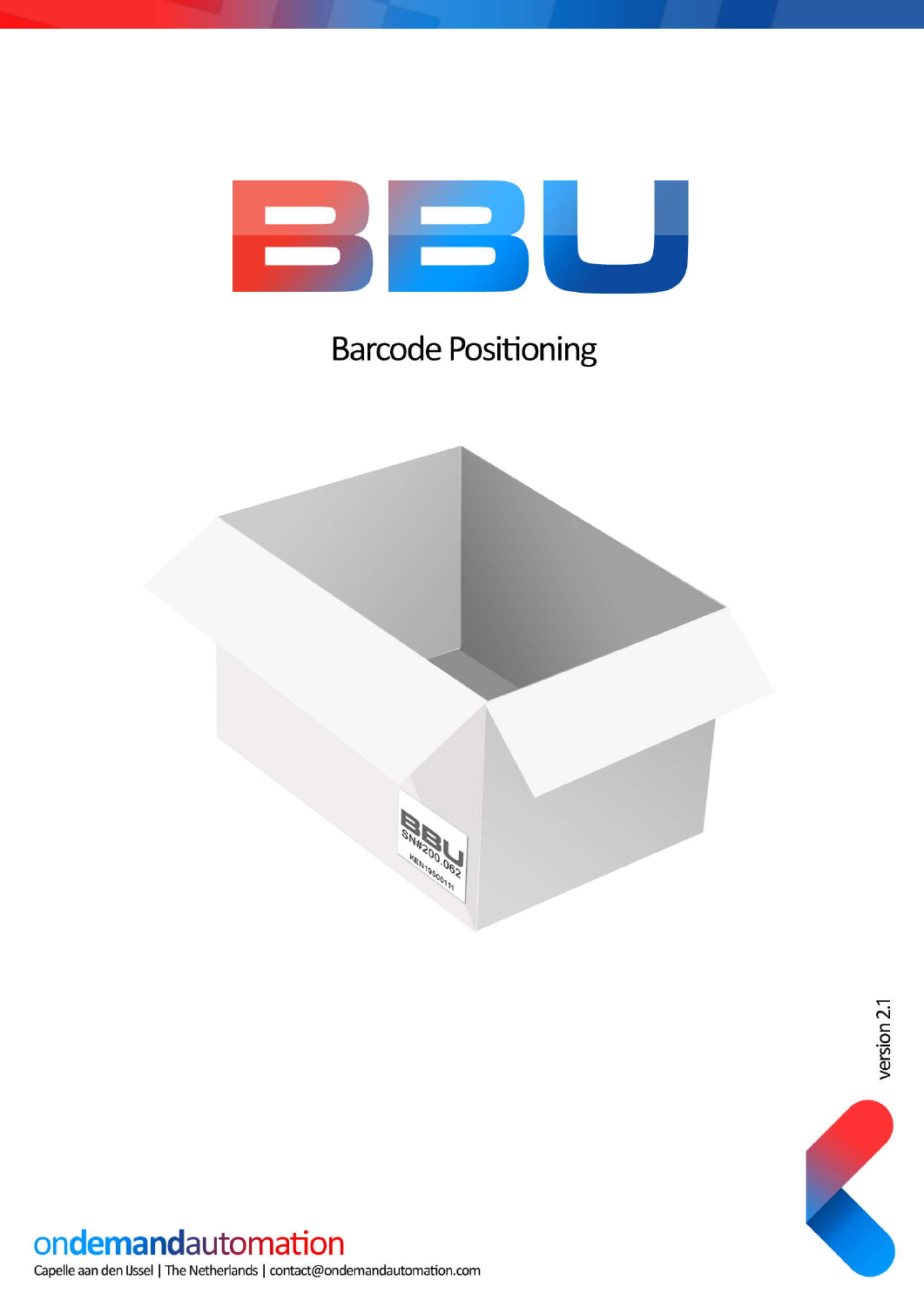

# Barcode Positioning Bookblock (offline)







ln case you purchased the handscanner option you are free to position the barcodes on any location on the bookblock your prefer!

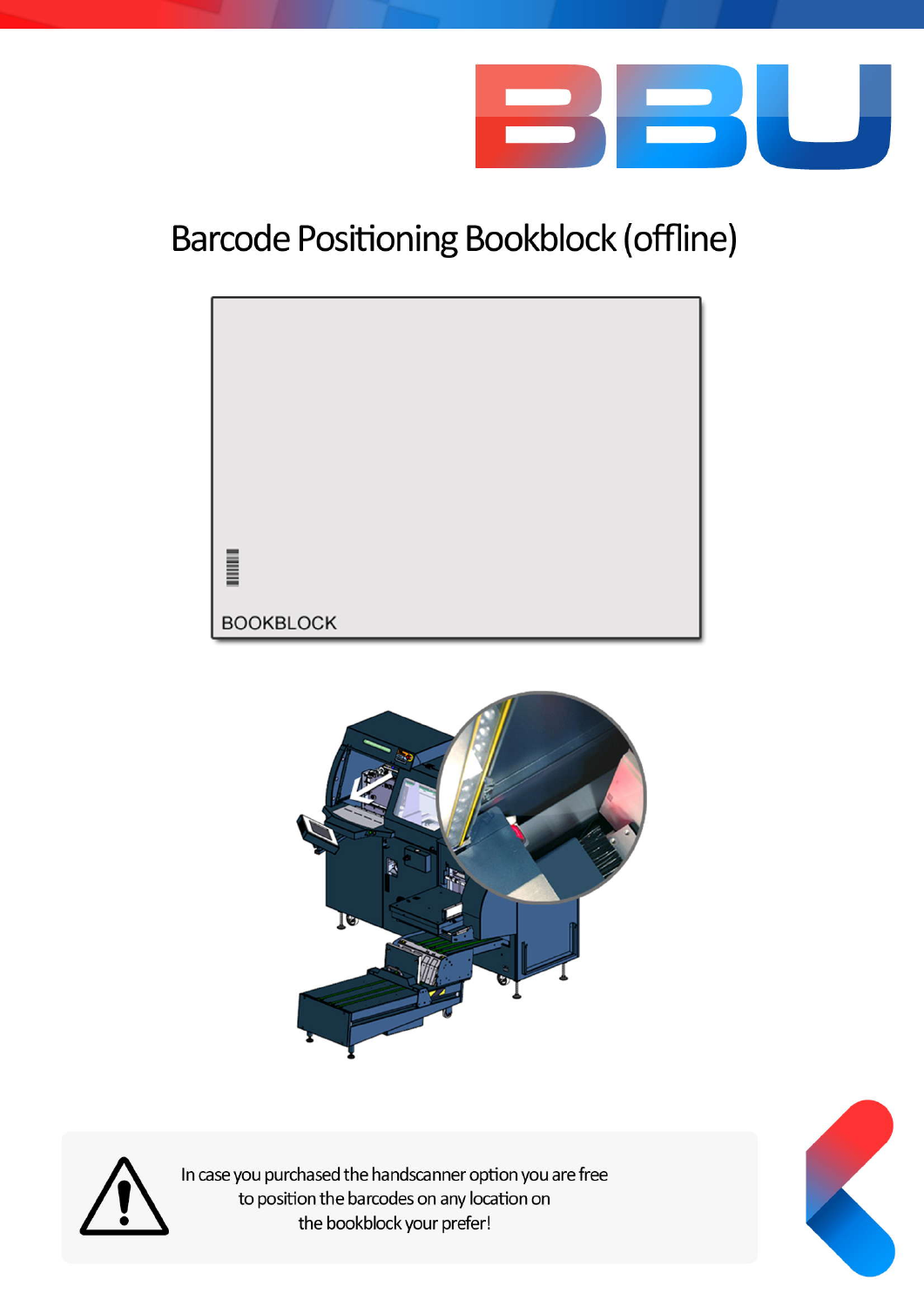

## Barcode Positioning Bookblock (nearline)



![](_page_2_Picture_3.jpeg)

With the Handscanner Option you're able to use the binder also in 'offline' mode and have no limits on where to position the barcodes!

![](_page_2_Picture_5.jpeg)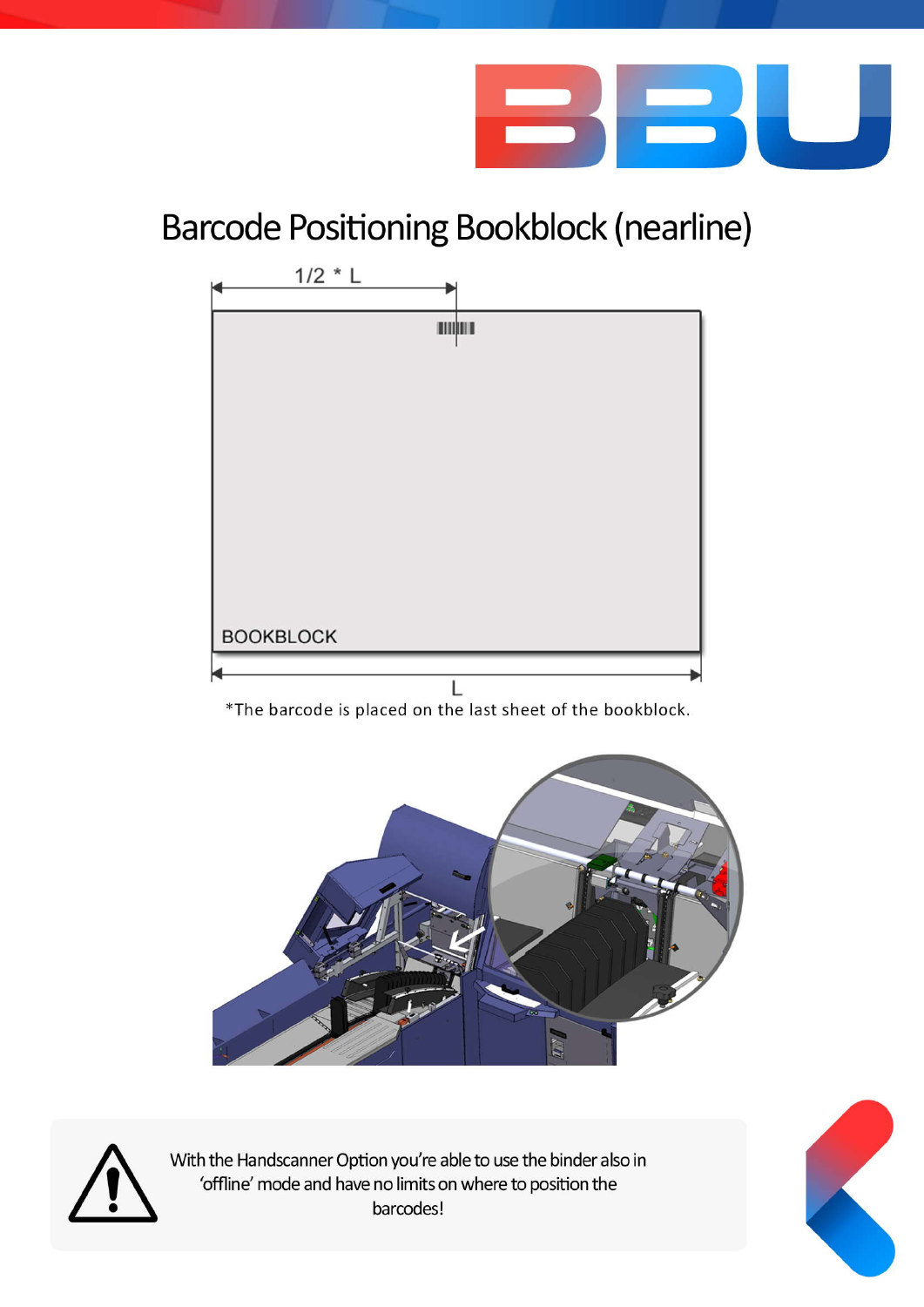![](_page_3_Picture_0.jpeg)

# Barcode Positioning Bookblock (inline)

![](_page_3_Figure_2.jpeg)

The barcode is placed on the 1st sheet which enters the BBC compiler!

## <u> III yildi ili ishahidi milli yildi</u>

Recommended Barcode Type = CODE-128 Minimum Bar Height = 6.0mm Vertical Position = Leading Edge Horizontal Position =  $((1/2 * L) - 30)$ 

![](_page_3_Picture_6.jpeg)

![](_page_3_Picture_7.jpeg)

With the Handscanner Option you're able to use the binder also in 'offline' mode and have no limits on where to position the barcodes!

![](_page_3_Picture_9.jpeg)